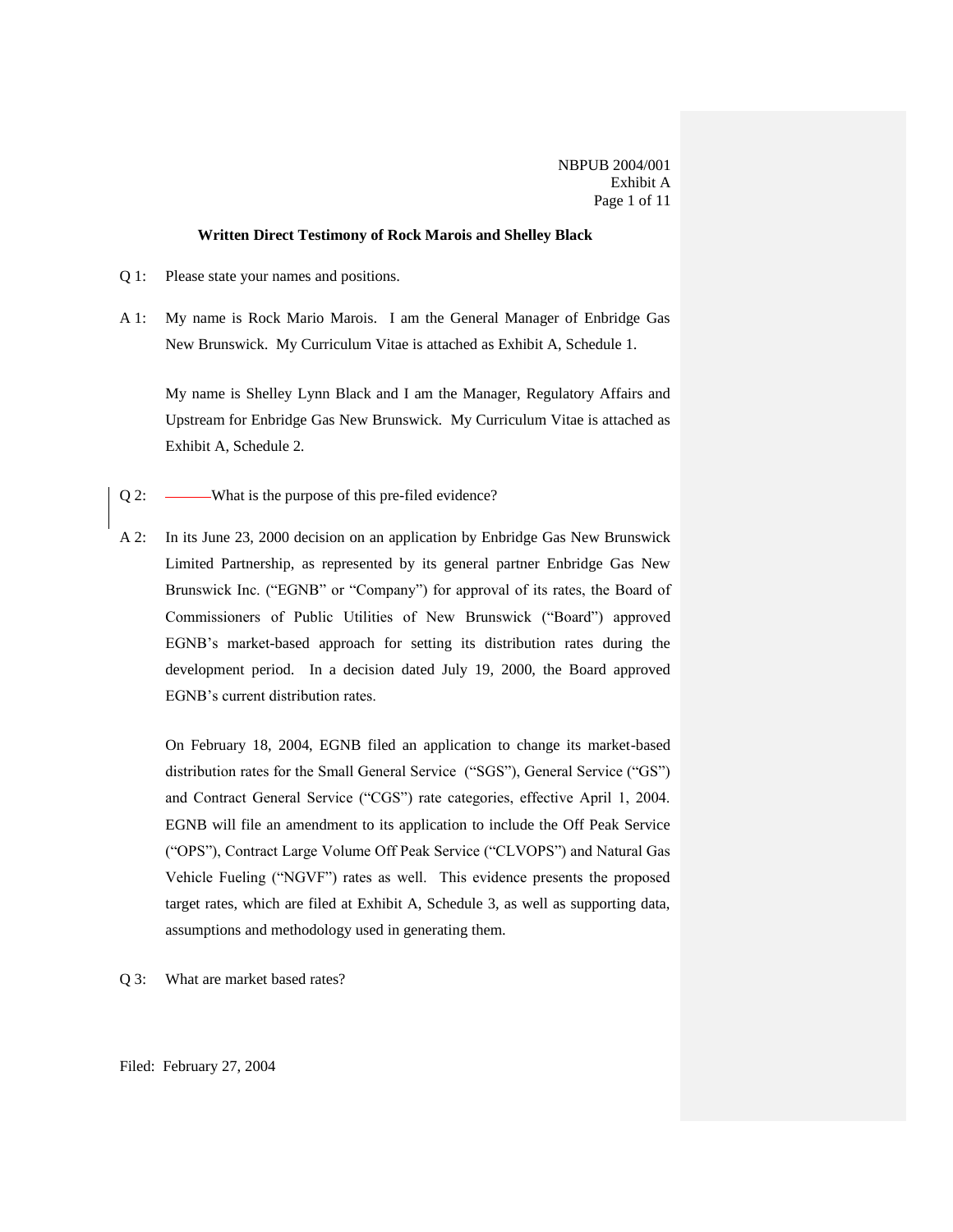A 3: Market based rates are based on local market conditions with the objective of providing potential end-use customers with an economic incentive to convert to natural gas. The Company's approach to delivering this economic incentive is to provide the end-use customer with a reduction in their annual energy costs that can be realized by converting from their current energy choice to natural gas. The delivered price of natural gas is, therefore, designed to provide a desired level of savings.

This evidence is consistent with the methodology approved by the Board in 2000; however it does reflect changes that have taken place in the natural gas industry, specifically in relation to the sale of commodity.

- Q 4: Could you review the Board approved methodology for setting target distribution rates?
- A 4: At this stage of the development of the New Brunswick natural gas industry, EGNB has chosen to continue using the end-use annual cost of oil as the benchmark against which EGNB sets its rates. EGNB has adopted targeted annual savings for the market categories that, when combined with other benefits of natural gas and other economic considerations, such as the typical age of heating systems and switching costs, should provide sufficient incentive for customers to switch to natural gas:
	- For the residential and small commercial sector (SGS): 20% opposite home heating oil,
	- For the medium to large commercial sector (GS, CGS): 15% opposite light  $\bullet$ fuel oil.

In general, the methodology for establishing target distribution rates is as follows:

Establish a relevant retail oil price for typical customers in each rate class.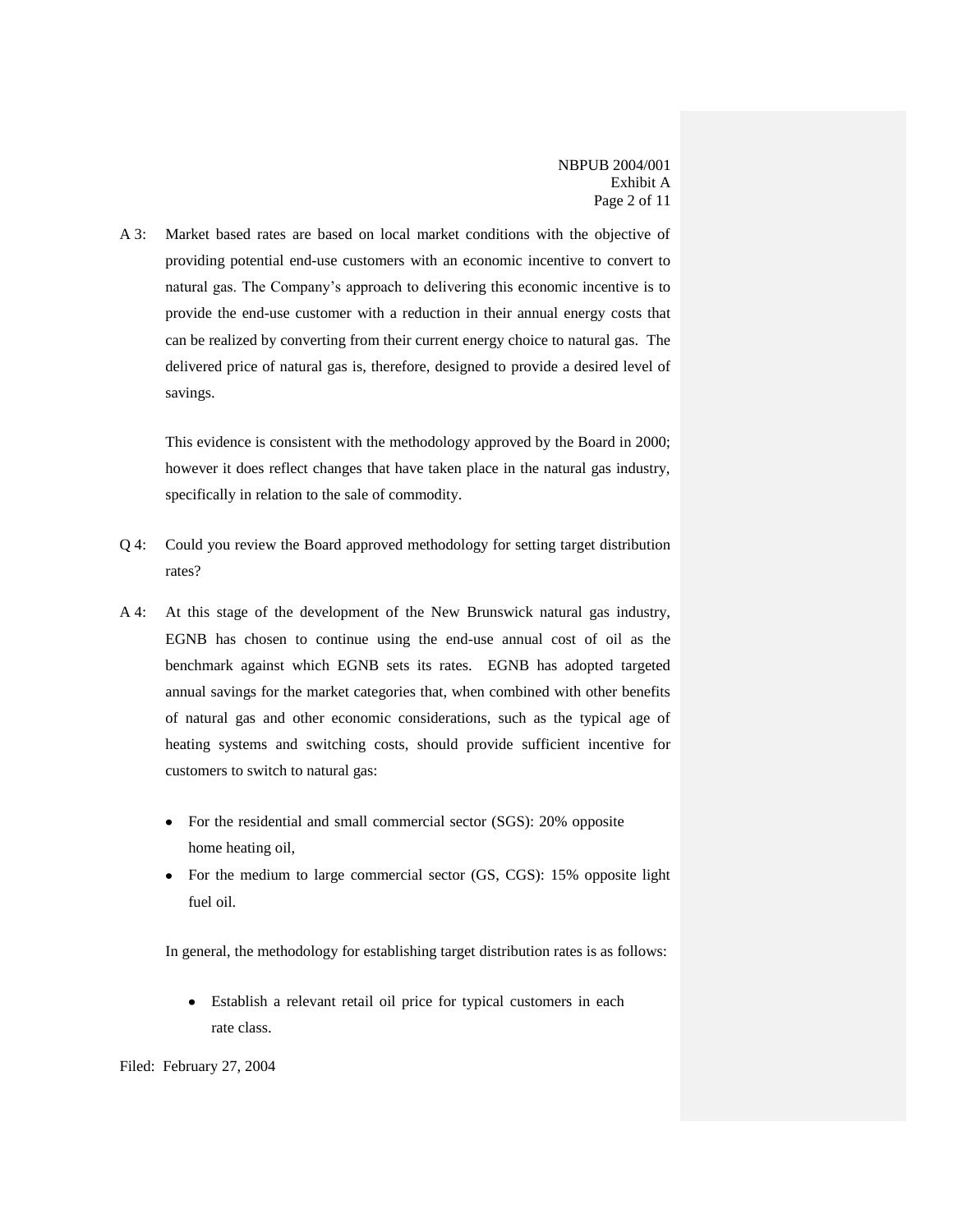NBPUB 2004/001 Exhibit A Page 3 of 11

- Calculate the annual oil cost for a typical customer in each rate class.
- Discount the annual cost by the appropriate amount to establish a target annual natural gas cost.
- Calculate the target burner tip natural gas unit price by dividing the target annual natural gas cost by the expected natural gas consumption.
- Calculate the target distribution rate by subtracting the commodity  $\bullet$ price for natural gas.

The following table summarizes this approach. In addition, an example of the SGS rate class has been provided and follows later within the response to Question 9. The table provides typical expected end use costs associated with the application of the above noted methodology.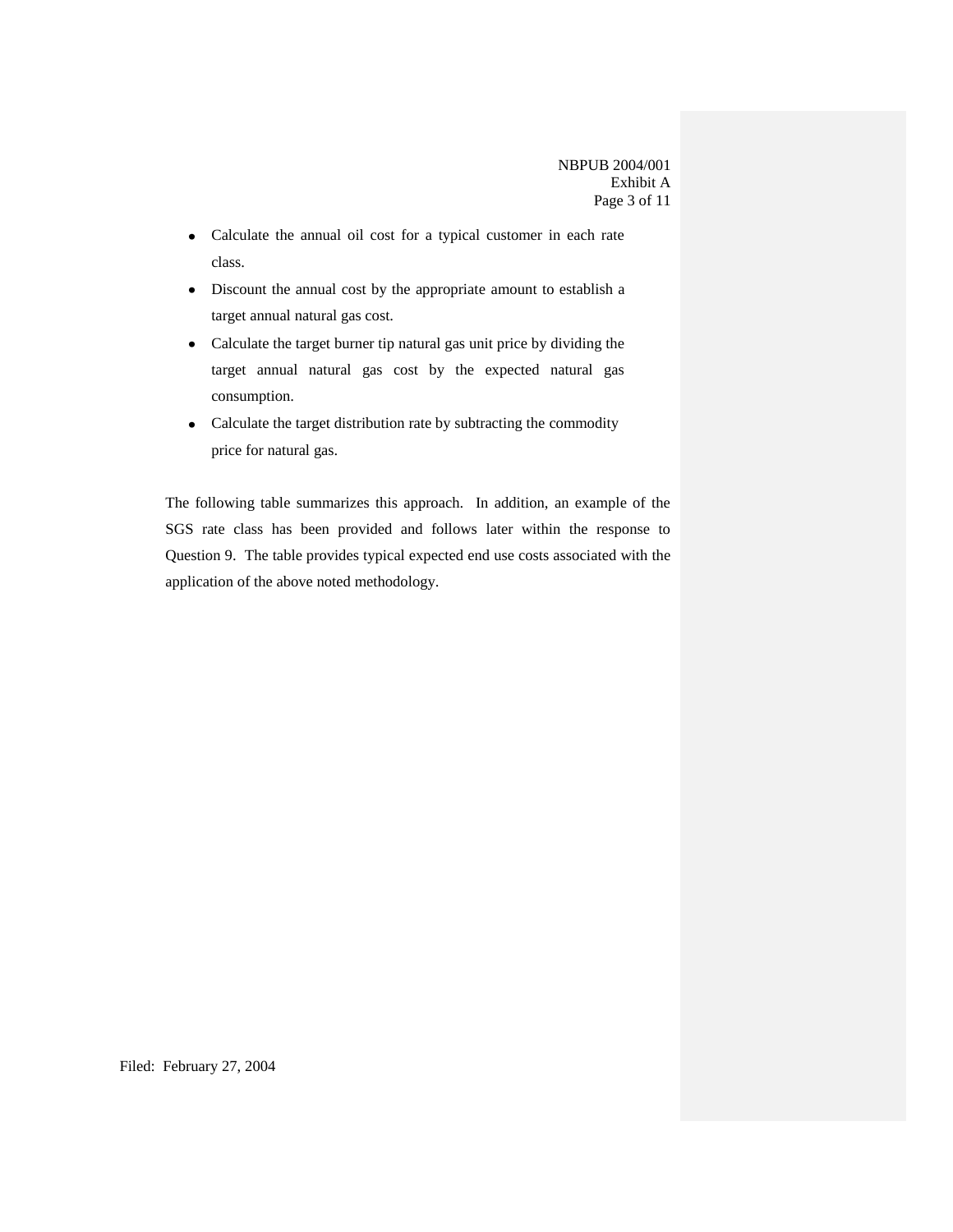NBPUB 2004/001 Exhibit A Page 4 of 11

|      | <b>Derivation of Target Distribution Rates</b>                                        |            |        |                |  |  |
|------|---------------------------------------------------------------------------------------|------------|--------|----------------|--|--|
| Line | <b>Item</b>                                                                           | <b>SGS</b> | GS     | <b>CGS</b>     |  |  |
| (1)  | Retail Oil Price (\$/L)                                                               | 0.4966     | 0.3742 | 0.3661         |  |  |
| (2)  | Retail Oil Price (\$/GJ)                                                              | 12.84      | 9.67   | 9.46           |  |  |
| (3)  | Typical Annual Oil Consumption (L)                                                    | 3,773      |        | 37,410 140,092 |  |  |
| (4)  | Typical Annual Oil Consumption (GJ)                                                   | 146        | 1,447  | 5,417          |  |  |
| (5)  | Annual Oil Cost (\$) (Line 1 X Line 3)                                                | 1,874      | 13,999 | 51,288         |  |  |
| (6)  | Target Savings Level (%)                                                              | 20.00%     | 15.00% | 15.00%         |  |  |
| (7)  | Target Annual Savings (\$) (Line 5 X Line 6)                                          | 375        | 2,100  | 7,693          |  |  |
| (8)  | Target Annual Natural Gas Cost (\$) (Line 5 minus Line 7)                             | 1,499      | 11,899 | 43,595         |  |  |
| (9)  | Typical Annual Natural Gas Consumption (GJ)                                           | 114        | 1,175  | 4,400          |  |  |
| (10) | Target Natural Gas Burner Tip Unit Price (\$/GJ)<br>(Line 8 divided by Line 9)        | 13.15      | 10.13  | 9.91           |  |  |
| (11) | Commodity Price (\$/GJ)                                                               | 7.75       | 7.75   | 7.75           |  |  |
| (12) | Target Distribution Rate (\$/GJ) (Line 10 minus Line 11)                              | 5.3996     | 2.3773 | 2.1587         |  |  |
|      | Breakdown of Distribution Charge between Monthly and Delivery Charges:                |            |        |                |  |  |
| (13) | Annual Target Distribution Charge per Customer (\$) (Line 12XLine 9)                  | 616        | 2,793  | 9,498          |  |  |
| (14) | <b>Monthly Customer Charge (\$)</b>                                                   | 12         | 16     | N/A            |  |  |
| (15) | Annual Customer Charge (\$) (Line 14 X 12 months)                                     | 144        | 192    | N/A            |  |  |
| (16) | Annual Demand Charge (\$) (\$5.20/GJ X 45.9 GJ $^1$ X 12 months)                      | N/A        | N/A    | 2,864          |  |  |
| (17) | Annual Delivery Charge per Customer (\$) (Line 13 minus Line 15<br>(Line 16 for CGS)) | 472        | 2,601  | 6,634          |  |  |
| (18) | Delivery Charge per GJ (\$) (Line 17 divided by Line 9)                               | 4.1368     | 2.2166 | 1.5091         |  |  |

1 45.9 GJ/month is the average monthly Contract Demand of a CGS customer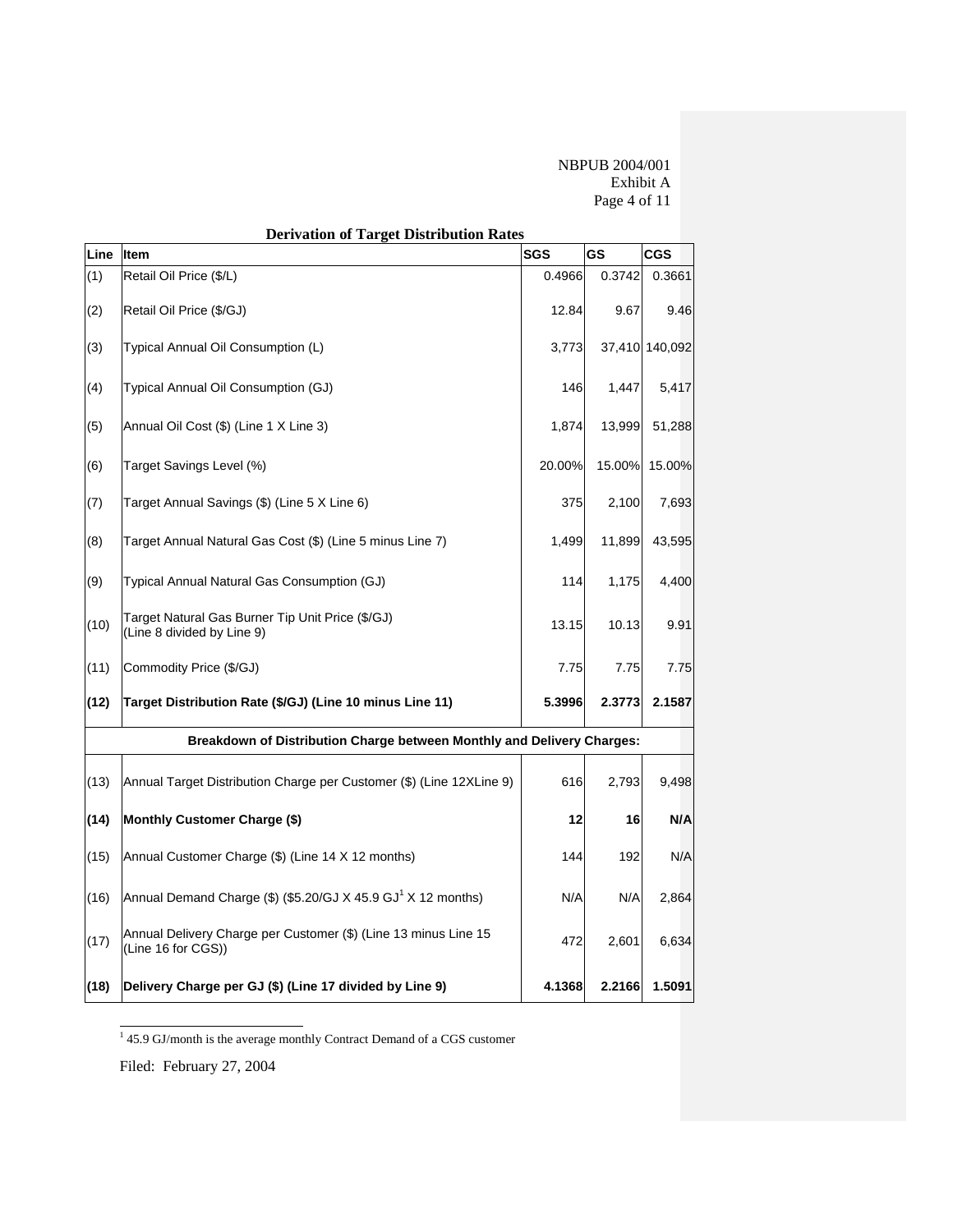- Q 5: Do end use customers have to realize this precise savings level in order to convert to natural gas?
- A 5: No. End user conversion decisions are based upon their own unique circumstances and as such, conversions are achievable at various pricing levels. The emphasis of this pricing mechanism is on "target" savings because the Company does not and cannot control all components of the delivered price of natural gas or competing fuels.

These target savings are guidelines and will evolve with the market for natural gas. The actual savings a customer will realize will be based on the combined costs of distribution and commodity compared with a customer's current energy costs and will vary from customer to customer and over time as energy prices evolve.

Price was only one of the factors influencing a customer's decision to switch to natural gas. In reality, EGNB is aware of end-user situations in which customers have made the switch to natural gas in the face of price premiums to their incumbent energy choice, demonstrating that price was only one aspect of the decision and not always the primary factor driving a customer's choice.

- Q 6: Why has EGNB reduced target savings from 30% to 20% in the SGS class?
- A 6: EGNB is attempting to strike a balance between providing sufficient incentive to convert to natural gas and recovering as much of its costs as possible during the development period. This adjustment represents an annual increase of \$147 for a typical residential customer. EGNB is comfortable that the resulting 20% targeted savings will provide a sufficient incentive for customers to convert.
- Q 7: Why has EGNB used retail oil prices rather than electricity or propane prices in setting target rates?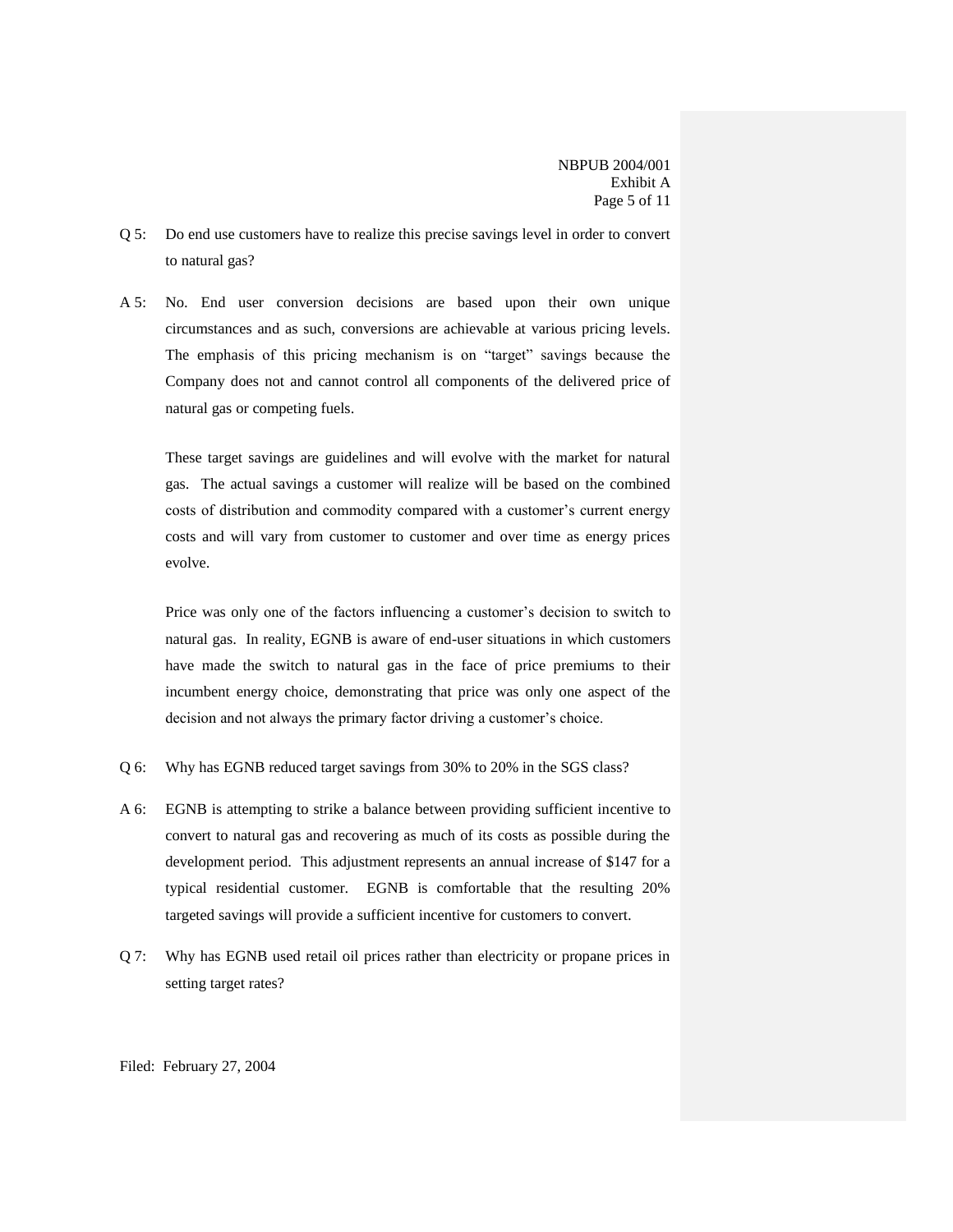- A 7: EGNB continues to feel that oil is the most appropriate benchmark because, generally, oil and natural gas commodity prices tend to track one another; that is when the price of oil goes up so does natural gas and vice-versa. The point here is that maintaining the relative competitive advantage should not require continual adjustment to the target distribution rates through the Rate Rider or by annual adjustments as may be the case if a more static benchmark such as electricity were chosen.
- Q 8: Can you please indicate what retail oil prices EGNB proposes to use in setting rates and the methodology EGNB used in establishing them?
- A 8: The following table presents, by rate class, the retail oil price that is being used in establishing the proposed target rates (see Line 1 and 2 of the table in A4)

|            | Retail Oil Price |              |  |  |  |
|------------|------------------|--------------|--|--|--|
| Rate Class | \$/1             | $\sqrt{$GJ}$ |  |  |  |
| SGS        | 0.4966           | 12.84        |  |  |  |
| GS.        | 0.3742           | 9.67         |  |  |  |
| CGS        | 0.3661           | 9.46         |  |  |  |

For its forecast, EGNB has used the closing settlement prices for West Texas Intermediate (WTI) crude oil from NYMEX (New York Mercantile Exchange) as the anticipated price of crude oil over the forecast period - in this case April 2004 through March 2005. WTI was selected as it is the commonly traded North American index for crude oil prices. Since NYMEX is a market view of forward pricing which changes on a daily basis as a result of market conditions and expectations, a 21-day average<sup>2</sup> is utilized to estimate monthly crude costs over the forecast period. The anticipated crude oil cost for this period using this methodology is \$US 30.88 /barrel (bbl). These crude prices are converted to Canadian dollars using a similar 21-day average of the future strip for the

<sup>&</sup>lt;sup>2</sup> 21 day average is an industry standard to reduce the effect of possible market anomalies of a particular trading day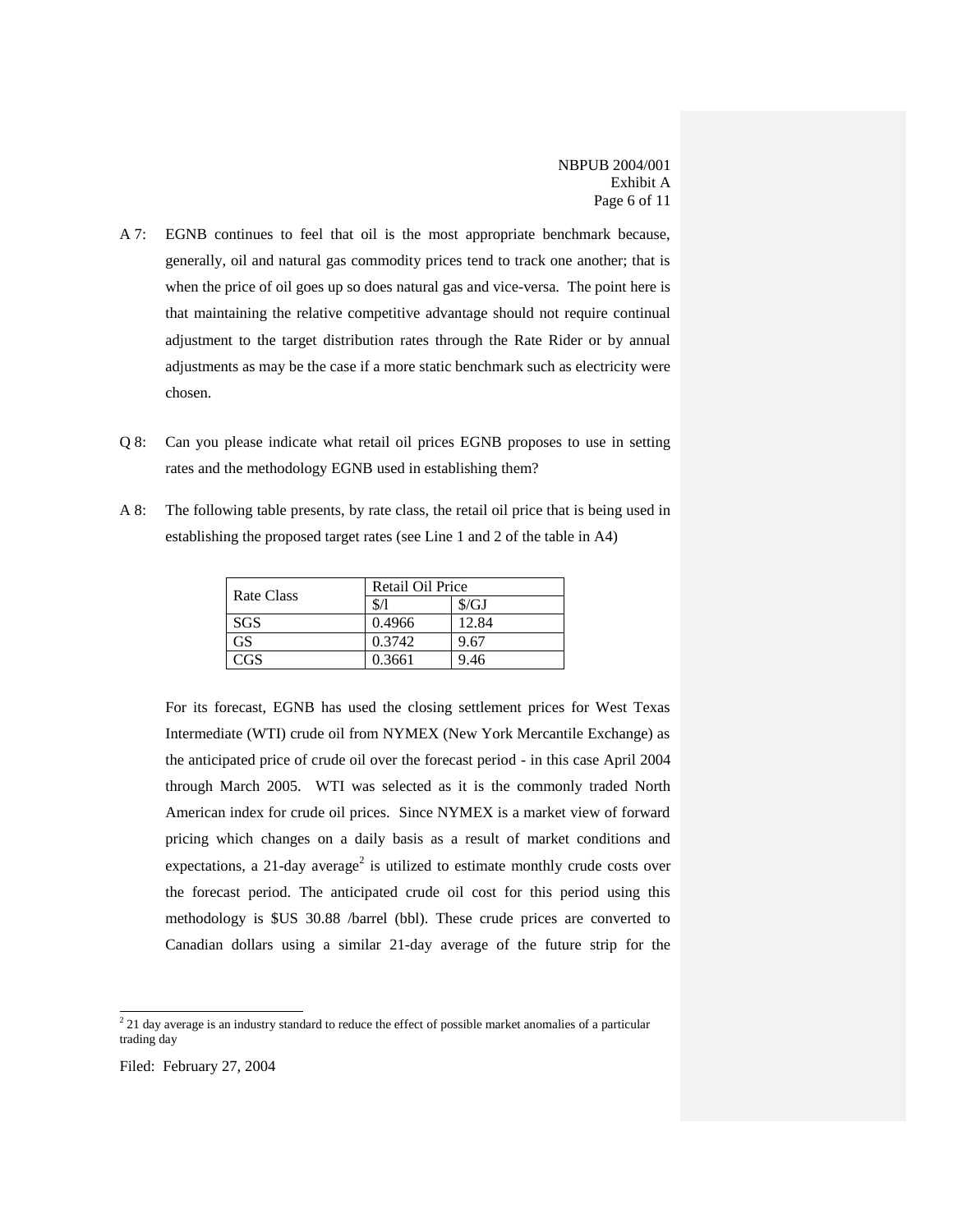Canada/US exchange rate. The exchange rate derived using this approach is \$CDN 1.33 per \$US.

In order to calculate retail oil prices, a "market spread" is needed for the New Brunswick market (the difference between the cost of crude oil and the price of refined products or distillates). For New Brunswick, historical information was used to estimate the typical market spread for each of the products and sectors. This historical information included prices collected by EnerData (Statistics Canada), New Brunswick Department of Energy as well as data independently collected by EGNB. These spreads were then added to the Canadian dollar value for the NYMEX strip for crude oil. The above table contains retail oil price estimates derived in this manner. Note that, due to the competitive nature of the retail oil market, significant variations of these typical amounts have been observed, i.e. these prices will vary on an individual customer basis.

- Q 9: Once retail oil prices are established, how has EGNB developed target natural gas burner tip prices?
- A 9: Please refer to the following table illustrating the derivation of target natural gas burner tip prices for a typical residential customer. After deriving the retail oil price, the annual oil cost is calculated (Line 3 in the example).

Next, the target annual savings is calculated based on the targeted savings previously discussed, i.e. 20% for the SGS class, 15% for the GS and CGS classes. To arrive at the target annual savings level, the annual oil cost is multiplied by the targeted savings level appropriate to the SGS rate class (Line 5).

Subtracting the target annual savings from the customer's annual oil cost leaves the target annual natural gas cost (Line 9).

Finally, dividing the target annual natural gas cost by the typical annual natural gas consumption results in the target natural gas burner tip price (Line 12).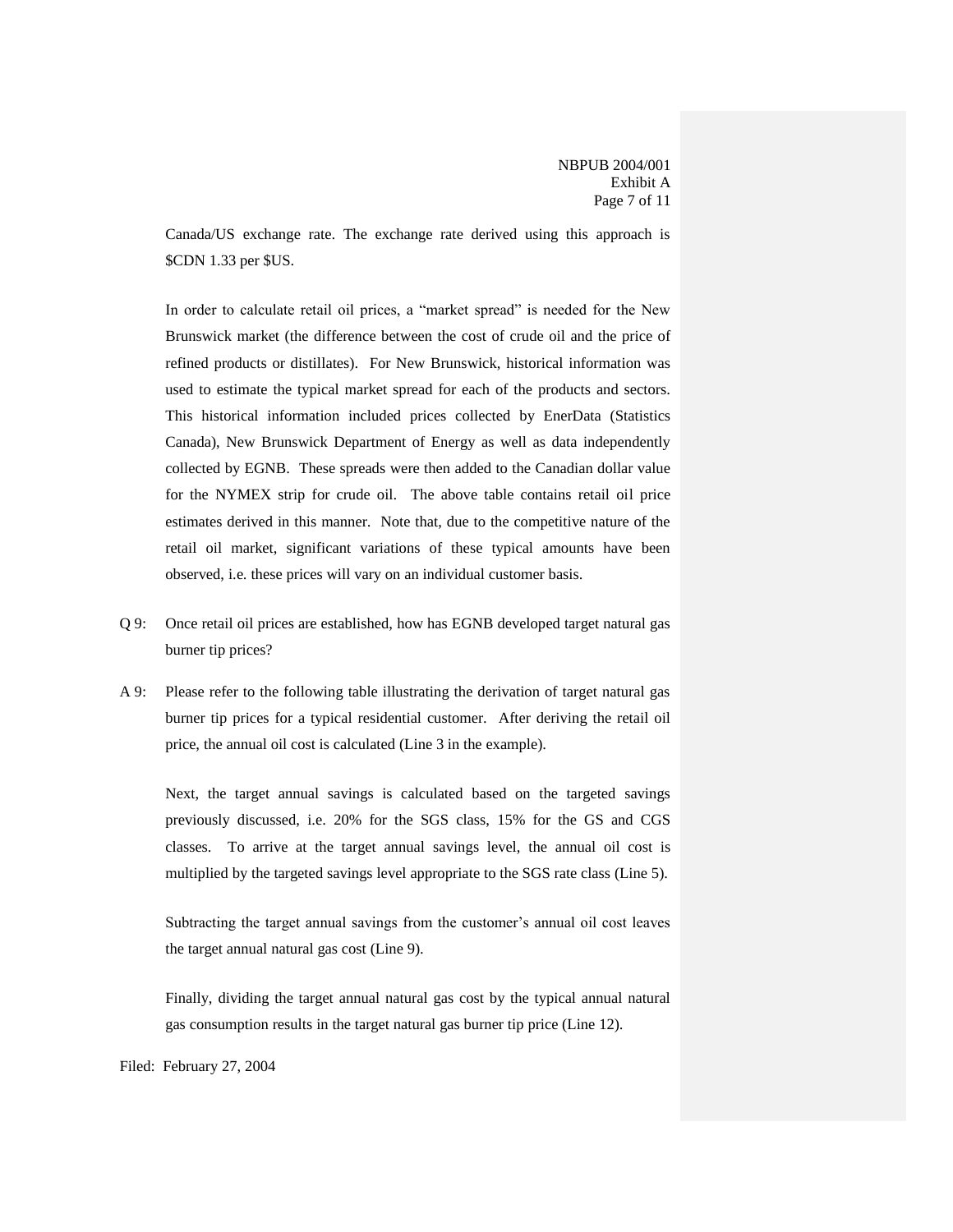NBPUB 2004/001 Exhibit A Page 8 of 11

|                   |                                                                                        | <b>SGS Target Burner Tip Price</b><br><b>Example - Typical Residential Customer using Oil Fired Equipment</b> |                 |                                                 |              |     |    |       |           |                       |
|-------------------|----------------------------------------------------------------------------------------|---------------------------------------------------------------------------------------------------------------|-----------------|-------------------------------------------------|--------------|-----|----|-------|-----------|-----------------------|
| Line              |                                                                                        |                                                                                                               |                 |                                                 |              |     |    |       |           |                       |
| (1)               | Typical<br>Annual<br>Consumption                                                       | Oil                                                                                                           |                 |                                                 | 3,773 Litres | OR. |    | 146   |           | GJs                   |
| (2)               | <b>Forecast Retail Oil Price</b>                                                       |                                                                                                               | \$              | 0.4966                                          | /litres      | OR. | \$ | 12.84 |           | /GJ                   |
| (3)               | Annual Oil Cost                                                                        |                                                                                                               |                 |                                                 |              |     |    |       |           | \$1,874               |
|                   | <b>Calculating Target Annual Savings</b>                                               |                                                                                                               |                 |                                                 |              |     |    |       |           |                       |
| (4)<br>(5)<br>(6) |                                                                                        |                                                                                                               | X               | Annual Oil Cost<br><b>Target Annual Savings</b> | 20%          |     | x  |       | \$<br>\$  | 1,874<br>20%<br>375   |
|                   | <b>Calculating Target Annual Natural Gas Cost</b>                                      |                                                                                                               |                 |                                                 |              |     |    |       |           |                       |
| (7)<br>(8)<br>(9) |                                                                                        | <b>Target Annual Natural Gas Cost</b>                                                                         | Annual Oil Cost | - Target Annual Savings                         |              |     |    |       | \$.<br>\$ | 1.874<br>375<br>1,499 |
|                   | <b>Calculating Target Burner Tip Price</b>                                             |                                                                                                               |                 |                                                 |              |     |    |       |           |                       |
| (10)<br>(11)      | <b>Target Annual Natural Gas Cost</b><br><b>Typical Annual Natural Gas Consumption</b> |                                                                                                               |                 |                                                 |              |     |    |       | \$        | 1,499<br>114 GJ       |
| (12)              | Target Natural Gas Burner Tip Price                                                    |                                                                                                               |                 |                                                 |              |     |    |       | \$        | 13.15/GJ              |

What is important to realize in this example, is that EGNB has dealt with typical customer characteristics in the development of its target rates. At an individual level, end use customers will experience variations from the typical levels used in deriving the target rates.

- $Q + Q$  10: Referring to the previous examples, why is the expected consumption for the competitive energy (in this case oil) different than that presented for natural gas?
- A 10: Different heating equipment (water heaters, furnaces or boilers) have different operating efficiencies. For example, a typical high-efficiency gas furnace will convert 92% of the energy input that goes into the equipment into heat energy.

## **Formatted:** Bullets and Numbering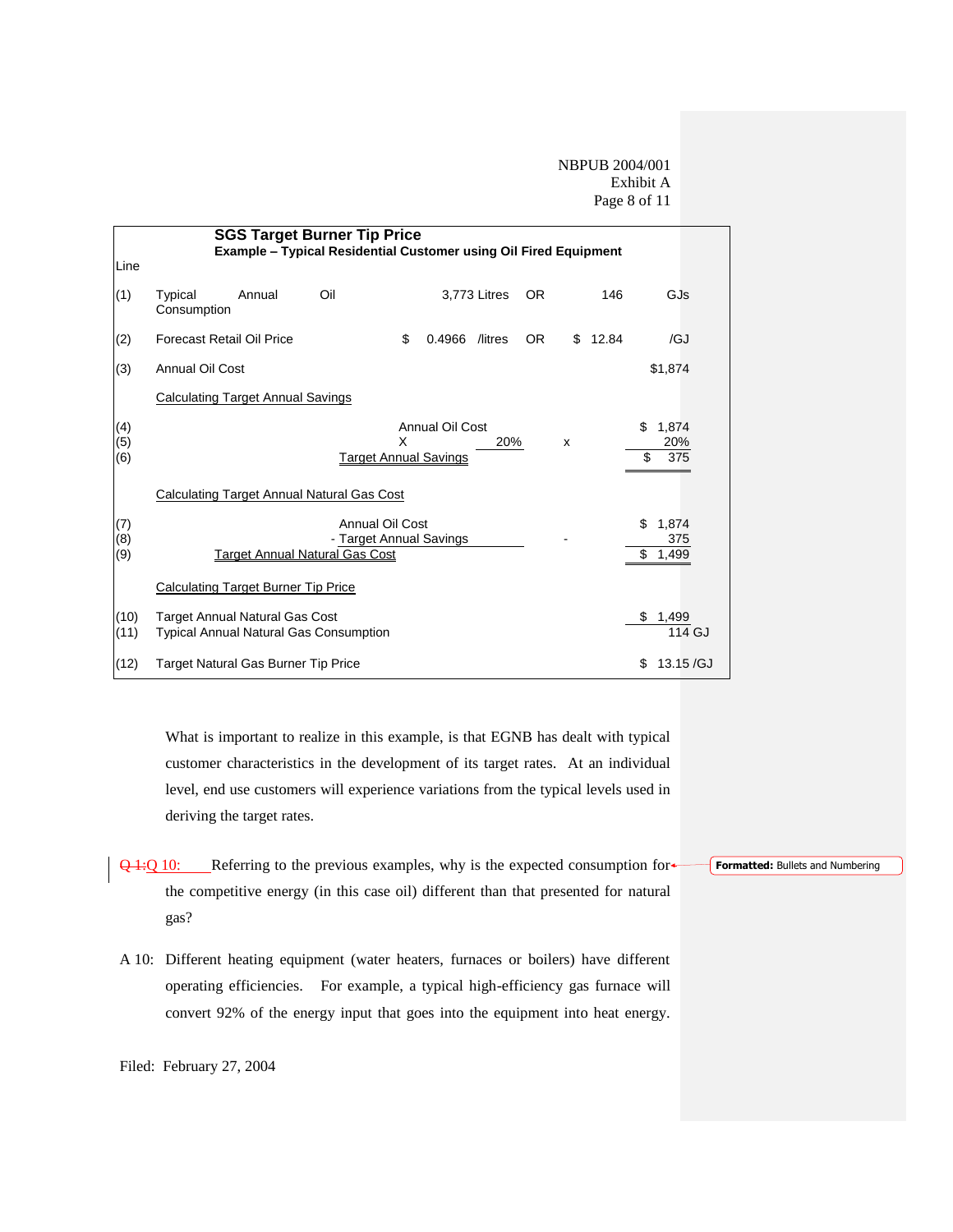Equipment vintage, maintenance history and energy source all have an impact on its operating efficiency.

EGNB has used the following blended efficiencies in setting the relationship between input energy requirements and typical equipment energy output. They are based on different possible equipment types and combinations relevant to a class. Again, the actual efficiency of gas and alternative equipment will vary by customer and will impact actual savings realized.

| <b>Rate Class</b> | <b>Natural Gas</b> | Oil |
|-------------------|--------------------|-----|
| <b>SGS</b>        | 87%                | 68% |
| GS, CGS           | 80%                | 65% |

- Q 11: Returning to the methodology outlined in the response to Question 4, once the target burner tip price is established, how does EGNB arrive at the target distribution rate?
- A 11: The target distribution rate represents the target burner tip price less the commodity price. The commodity price is the amount end use customers will pay to have their gas supply delivered to EGNB's distribution system.
- Q 12: How did EGNB arrive at the commodity price?
- A 12: EGNB has used the price of Enbridge Utility Gas ("EUG") as the reference price for commodity for the purpose of setting its proposed target distribution rates. As a result, the current 12 month forecast EUG price of \$7.75/GJ has been used as the commodity price.
- Q 13: How did EGNB develop the forecast of the commodity price?
- A 13: The forecast EUG price is based on the methodology prescribed in the *Gas Distributor Marketing Regulation – Gas Distribution Act*, *1999 ("Marketing Regulation").* As set out in section 4(1) of the *Marketing Regulation,* the price of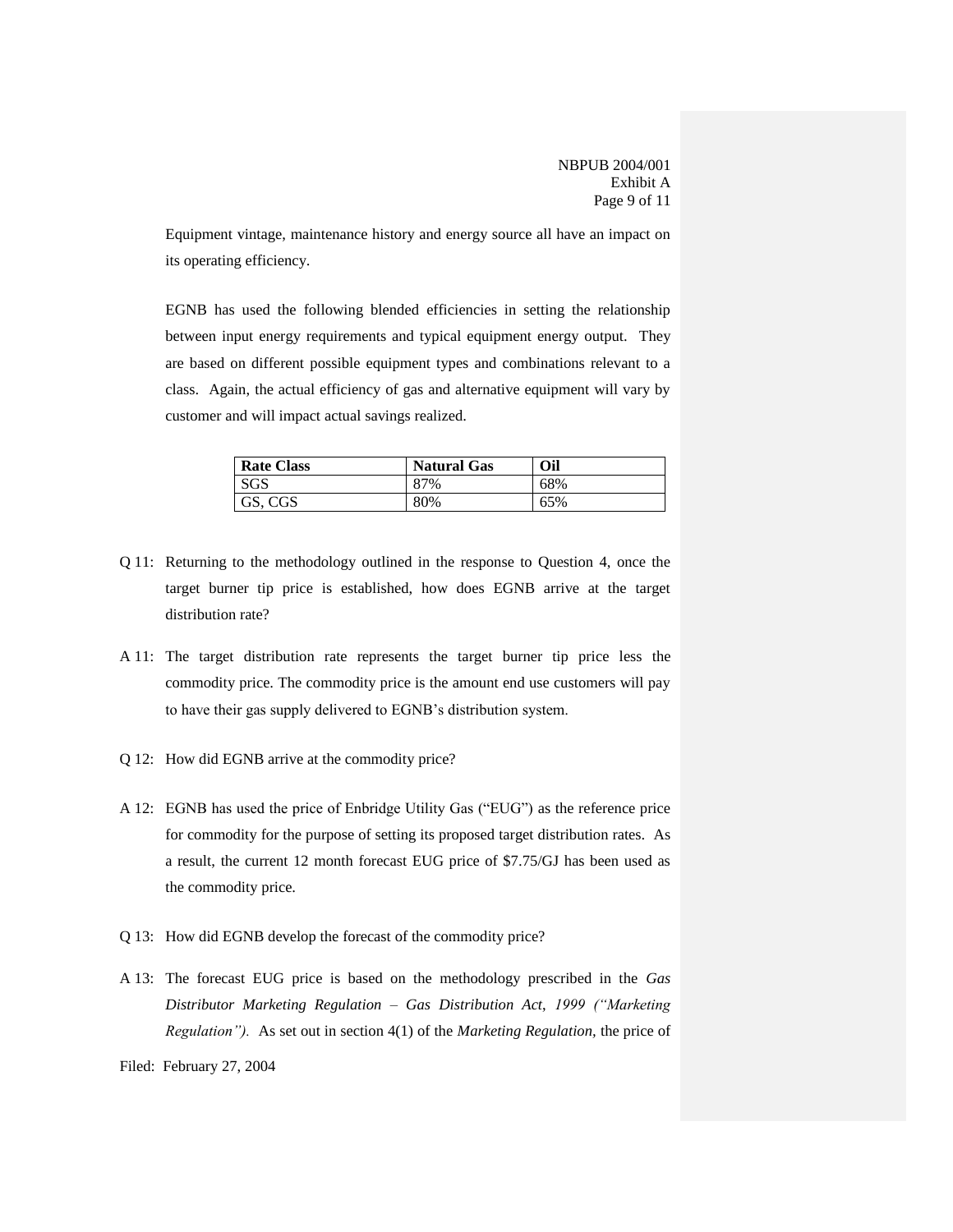NBPUB 2004/001 Exhibit A Page 10 of 11

EUG is based on the forecast average price of gas for the following 12 months based upon the cost to EGNB of purchasing gas and then selling gas to customers.

- Q 14: Why is EGNB proposing to use EUG as the reference price for commodity?
- A 14: First, the price of EUG is publicly available in the marketplace. Second, almost two thirds of gas users are currently purchasing EUG. The following table presents the EUG market share by rate class:

| <b>Rate Class</b> | <b>EUG</b> | <b>Others</b> |
|-------------------|------------|---------------|
| SGS               | 70%        | 30%           |
| <b>GS</b>         | 35%        | 65%           |
| <b>CGS</b>        | 25%        | 75%           |
| <b>Total</b>      | 64%        | 36%           |

Though EUG has a relatively smaller market share in the commercial GS and CGS rate classes, EGNB believes the use of EUG is appropriate because of its price transparency.

It is important to note that EGNB's objective in choosing EUG is to provide a reasonable approximation of what customers will pay on average for the provision of commodity. Each supplier will take into account its own value proposition objectives and related cost structures when establishing its prices. This is another reason why targeted savings need to be considered as an order of magnitude rather than a hard target.

- Q 15: What would be the outcome if marketers charge more than EUG?
- A 15: Everything else being equal, if a marketer charges more than EUG then the savings achieved by the impacted customers will be less than the targeted savings. As previously mentioned the targeted savings are more an indication of an order of magnitude rather than an absolute target to reach. Indeed, it would be impossible to achieve a specific savings level for each customer as many variables impact a customer's actual realized savings.